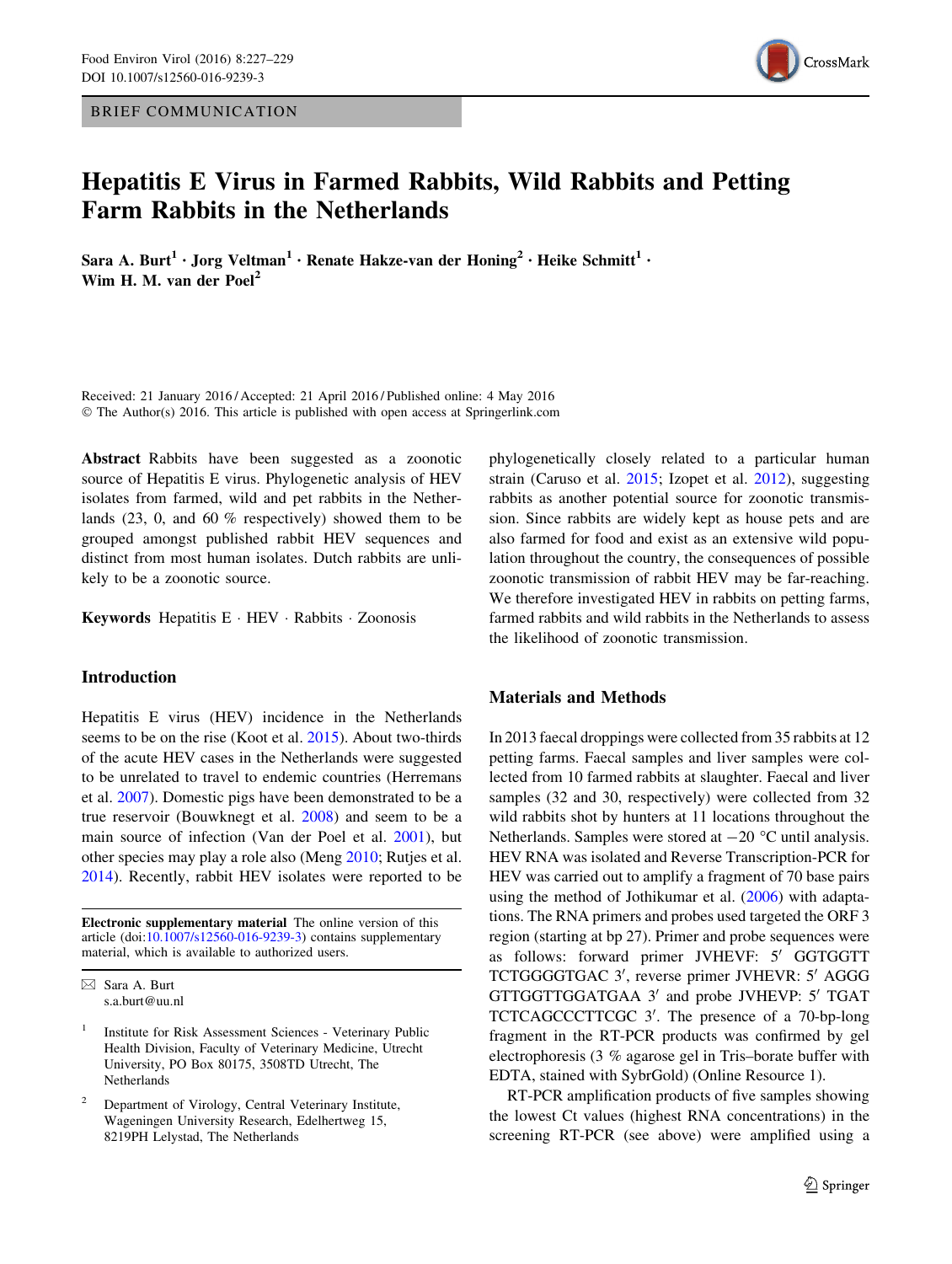nested RT-PCR format targeting an ORF2 fragment of HEV using a method presented at a meeting of the Dutch Society for Clinical Virology, January 2012, Arnhem, The Netherlands (Online Resource 2). With this PCR, a product of 493 bp was obtained. The sequences of the rabbit isolates were subjected to phylogenetic analysis together with published sequences for human HEV from the Netherlands (healthy blood donors and liver patients) and for rabbit HEV and human HEV from other countries.

### **Results**

The prevalence of HEV was 8/35 (23 %) in petting farm rabbit droppings,  $0/10$  (0 %) in farmed rabbits,  $5/32$  (16 %) in wild rabbit faeces and 18/30 (60 %) in wild rabbit liver samples. Of the five wild rabbits with positive faecal samples, four of these also had positive liver samples. Phylogenetic analysis of PCR amplification products from two pets and two wild rabbits showed that they were located amongst sequences from rabbit isolates from other countries, as shown in Fig. 1. Sequences from Dutch blood donors and other human sequences from other regions do not cluster with the detected Dutch rabbit sequences except one. This concerns an earlier reported sequence of a human liver patient (TLS-18516 (Izopet et al. [2012](#page-2-0))).

# **Discussion**

To the authors' knowledge, there is only one previous report of HEV in a pet rabbit. A house rabbit that had died suddenly was found to be HEV positive; the sequence

similarity was determined to be 82.6–90.1 % with rabbit HEV and 71.4–89.5 % with human HEV (Caruso et al. [2015](#page-2-0)). HEV prevalence in farmed rabbits is reported to vary from 7 to 15 % as measured by HEV RNA in liver or faeces and 16–55 % as measured by the seroprevalence of HEV-specific antibodies (Cossaboom et al. [2011;](#page-2-0) Geng et al. [2011;](#page-2-0) Izopet et al. [2012](#page-2-0)). The small number of farmed rabbits sampled in the present study  $(n = 10)$  may have contributed to the lack of HEV-positive faecal samples. In a French study in which faeces from 20 groups of ten farmed rabbits were sampled, 13/20 of these groups were also negative for HEV RNA (Izopet et al. [2012](#page-2-0)). In the present study, we investigated viral RNA in faeces rather than seropositivity since the faecal–oral route is relevant to possible zoonotic infection. HEV prevalence presented here for wild rabbit livers (18/30 or 60 %) is higher than has been reported in France (47/205 or 23 %) (Izopet et al. [2012](#page-2-0)). This difference in prevalence may be due to differences in ecology, climate and geography of the two countries. However, differences in the numbers of samples or the methods and primers that were used may also contribute to this difference.

Phylogenetic analysis of PCR amplification products from pets and wild rabbits showed that they were located amongst sequences from rabbit isolates from other countries (Fig. 1). This location is distinct from published human HEV sequences including those from healthy blood donors and liver patients in the Netherlands but it is close to one isolate from a hospital patient in France (Izopet et al. [2012\)](#page-2-0). These results are in agreement with papers that propose a classification of rabbit HEV as a distinct subtype of genotype 3, but this has not yet been adopted (Cossaboom et al. [2012](#page-2-0); Smith et al. [2016](#page-2-0); Vina-Rodriguez et al. [2015](#page-2-0)).